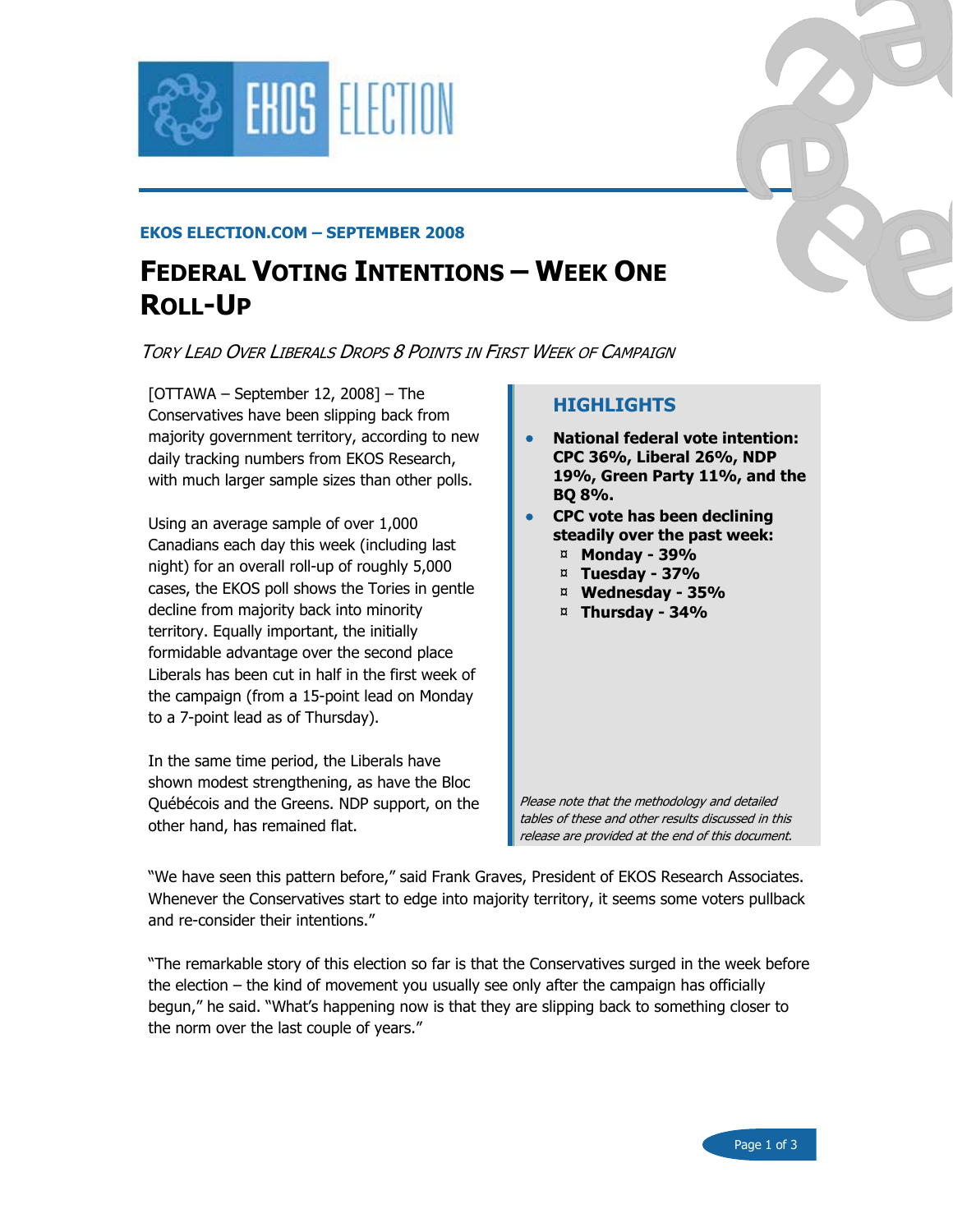



### **Detailed Tables**

# **National Federal Vote Intention (by region)**

**Q. If a federal election were held tomorrow, which party would you vote for?** 

| <b>BASE: Decided Voters</b>     | <b>CANADA</b> | <b>BC</b> | AB        | SK/MB     | <b>ON</b>   | QC  | <b>ATL</b>     |
|---------------------------------|---------------|-----------|-----------|-----------|-------------|-----|----------------|
| $n =$                           | 4367          | 1152      | 323       | 239       | 1407        | 933 | 313            |
| Conservative Party<br>of Canada | 36            | 35        | 60        | 43        | 36          | 25  | 32             |
| <b>Liberal</b>                  | 26            | 19        | 17        | 16        | 33          | 22  | 36             |
|                                 | 19            | 28        | 10        | 31        | 19          | 14  | 24             |
| party of canada                 | 11            | 16        | 12        | 8         | 11          | 9   | $\overline{7}$ |
| <b>EBÉCOIS</b>                  | 8             | $\pmb{0}$ | $\pmb{0}$ | $\pmb{0}$ | $\mathbf 0$ | 29  | $\mathbf 0$    |

#### **Daily tracking**